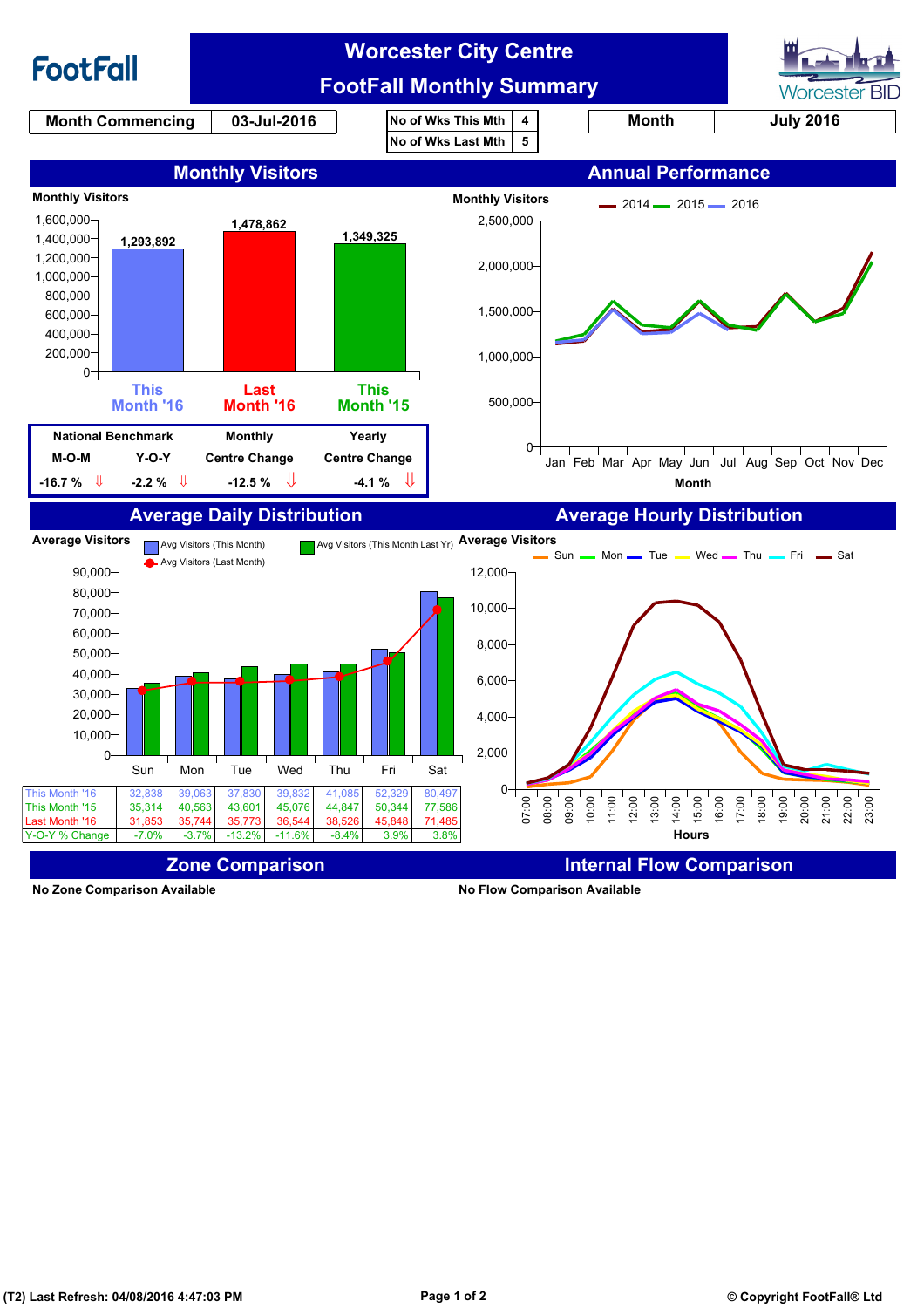

### **FootFall by Entrance**

#### **Monthly Visitors**

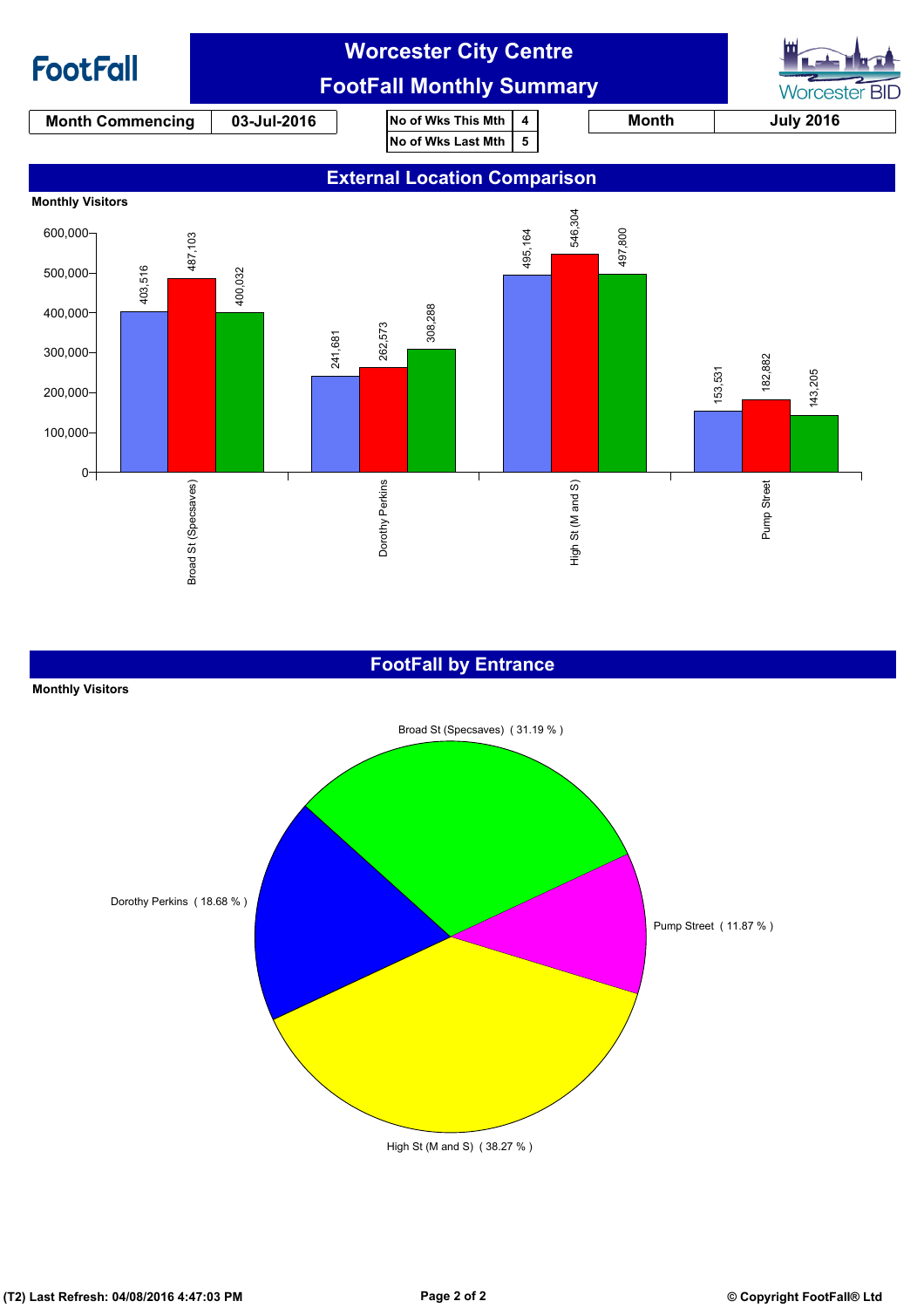

## **Worcester City Centre FootFall Monthly Summary**



**Month Commencing 03-Jul-2016 Month July 2016**

## **Weather**

### **No weather information available**

**Management Highlights**

| W/C         |     |                                |                                                   |  |  |
|-------------|-----|--------------------------------|---------------------------------------------------|--|--|
| 03-Jul-2016 | Sun | <b>Local Sporting Event</b>    | WCC - Worcester -vs- Leicestershire (11.00)       |  |  |
|             |     | <b>National Sporting Event</b> | <b>UEFA Euro Quarter Finals</b>                   |  |  |
|             |     | <b>National Sporting Event</b> | Wimbledon                                         |  |  |
|             | Mon | <b>Local Sporting Event</b>    | WCC - Worcester -vs- Leicestershire (11.00)       |  |  |
|             |     | National Sporting Event        | Wimbledon                                         |  |  |
|             | Tue | <b>Local Sporting Event</b>    | WCC - Worcester -vs- Leicestershire (11.00)       |  |  |
|             |     | National Sporting Event        | Wimbledon                                         |  |  |
|             | Wed | <b>Local Sporting Event</b>    | WCC - Worcester -vs- Leicestershire (11.00)       |  |  |
|             |     | <b>National Sporting Event</b> | <b>UEFA Euro Semi Final</b>                       |  |  |
|             |     | National Sporting Event        | Wimbledon                                         |  |  |
|             | Thu | <b>National Sporting Event</b> | <b>UEFA Euro Semi Final</b>                       |  |  |
|             |     | <b>National Sporting Event</b> | Wimbledon                                         |  |  |
|             | Fri | Local Sporting Event           | WCC - Rapids -vs- Lancashire Lightning            |  |  |
|             |     | <b>National Sporting Event</b> | Wimbledon                                         |  |  |
|             | Sat | <b>City Centre Markets</b>     | LSD Promotions - Up Market (High Street)          |  |  |
|             |     | National Sporting Event        | Wimbledon                                         |  |  |
|             |     | <b>National Sporting Event</b> | Wimbledon Women's Final                           |  |  |
|             | Sun | <b>City Centre Markets</b>     | LSD Promotions - Up Market (High Street)          |  |  |
|             |     | Local Sporting Event           | WCC - Pakistan -vs- Sri Lanka at New Road (10.30) |  |  |
|             |     | <b>National Sporting Event</b> | UEFA Euro 2016 Final                              |  |  |
|             |     | <b>National Sporting Event</b> | Wimbledon                                         |  |  |
|             |     | National Sporting Event        | Wimbledons Men's Final                            |  |  |
|             | Mon | <b>Local Sporting Event</b>    | WCC - Pakistan -vs- Sri Lanka at New Road (10.30) |  |  |
|             |     | School Holidays                | Private School Additional Days                    |  |  |
|             | Tue | Local Sporting Event           | WCC - Pakistan -vs- Sri Lanka at New Road (10.30) |  |  |
| 10-Jul-2016 |     | School Holidays                | Private School Additional Days                    |  |  |
|             | Wed | Local Sporting Event           | WCC - Pakistan -vs- Sri Lanka at New Road (10.30) |  |  |
|             |     | School Holidays                | Private School Additional Days                    |  |  |
|             | Thu | School Holidays                | Private School Additional Days                    |  |  |
|             | Fri | <b>Local Sporting Event</b>    | WCC - Rapids -vs- Birmingham Bears (5.30)         |  |  |
|             |     | School Holidays                | Private School Additional Days                    |  |  |
|             | Sat | <b>City Centre Markets</b>     | LSD Promotions - Up Market - High Street          |  |  |
|             |     | Local Sporting Event           | Pretty Muddy (Race for Life)                      |  |  |
|             |     | School Holidays                | Private School Additional Days                    |  |  |